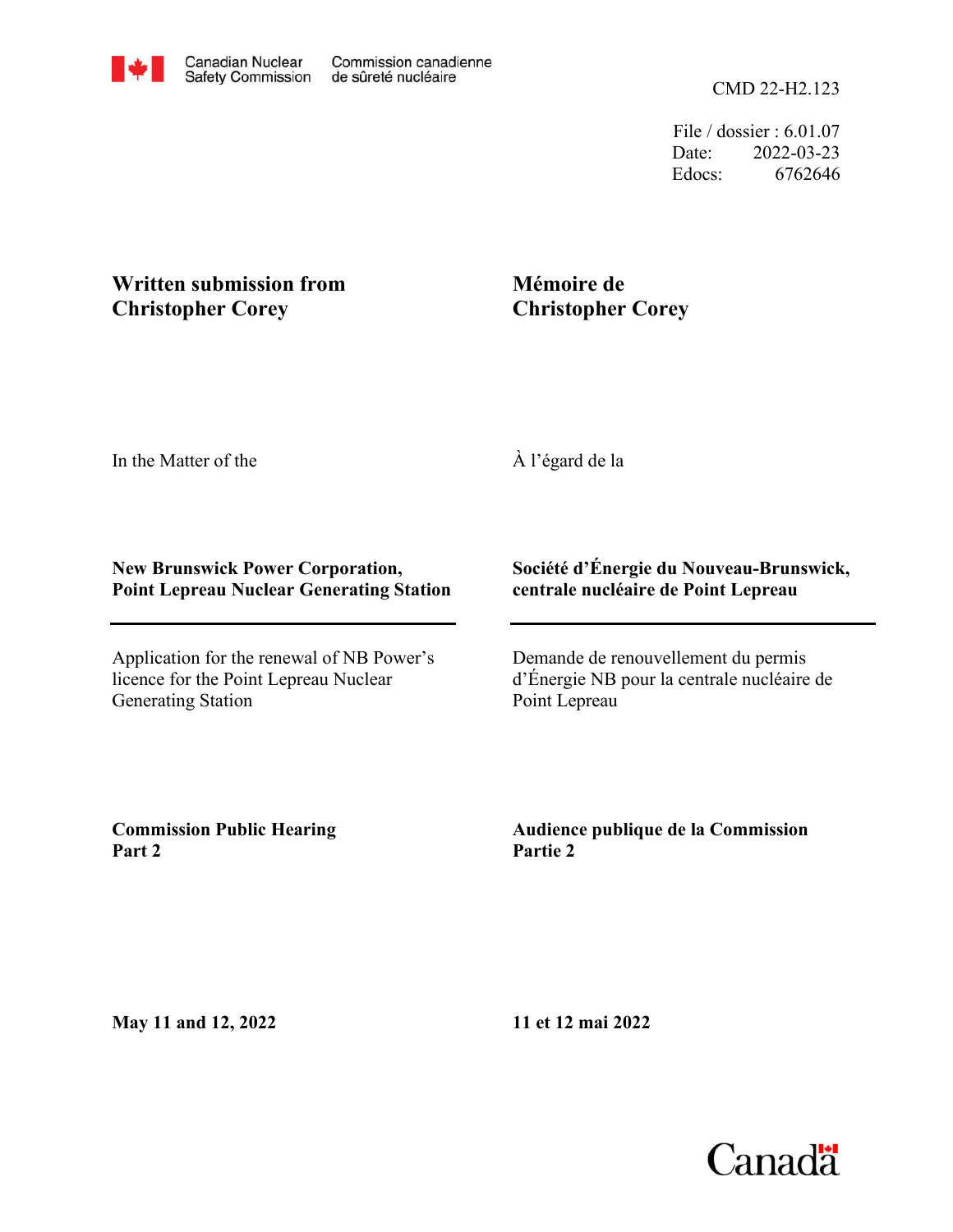# To: [Interventions@cnsc-ccsn.gc.ca](mailto:Interventions@cnsc-ccsn.gc.ca)

cc: [info@crednb.ca](mailto:Interventions@cnsc-ccsn.gc.ca)

#### From: Christopher Corey

I recommend the Point Lepreau Nuclear facility license should be renewed for one year or less. That would give it time to make a decommissioning plan, and plan to build safe secure power such as solar power, wind power, geothermal power, hybrid and electric cars.

Solar power, wind power, geothermal power, hybrid and electric cars, and aggressive energy efficiency are climate solutions that are safer, cheaper, faster, more secure, and less wasteful than nuclear power. Our country needs a massive influx of investment in these solutions if we are to avoid the worst consequences of climate change, enjoy energy security, jump-start our economy, create jobs, and work to lead the world in development of clean energy.

Currently there are 444 nuclear fission power plants in 30 countries worldwide, with another 63 plants potentially under construction. All nuclear power should not be decommissioned for the following reasons:

# **Thirteen Strikes Against Point Lepreau Nuclear Energy**

#### **1. War**

Russia has shown a complete disregard for human life. They will bomb anything including nuclear facilities. We share a border with Russia. All nuclear facilities around the world are at risk. Russia is not the only problem, there are a variety of desperate, unreliable leaders in a number of countries.

# **2. Nuclear waste:**

The waste generated by nuclear reactors remains radioactive for tens to hundreds of thousands of years (1). Currently, there are no long-term storage solutions for radioactive waste, and most is stored in temporary, above-ground facilities. These facilities are running out of storage space, so the nuclear industry is turning to other types of storage that are more costly and potentially less safe (2).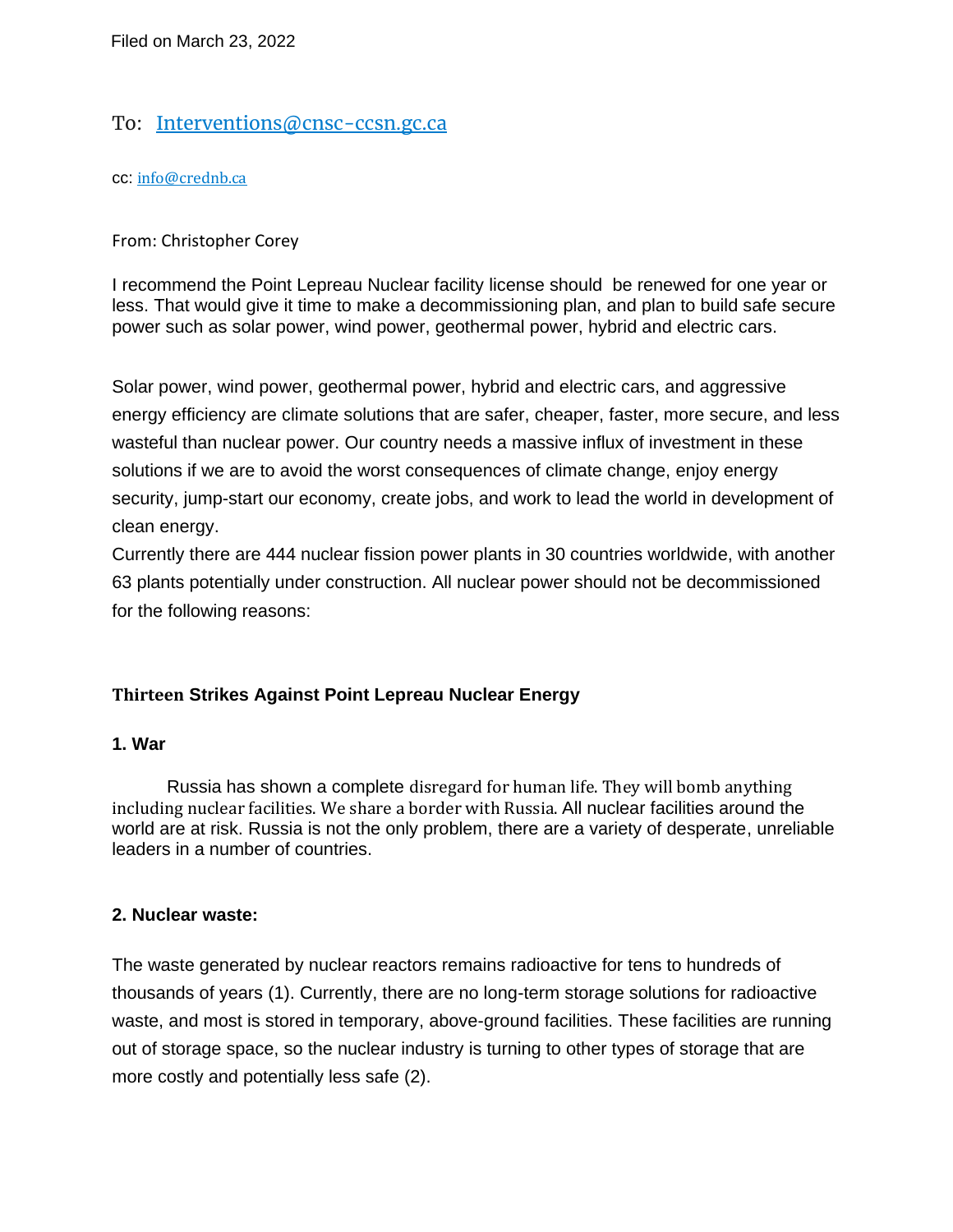#### **3. Nuclear proliferation:**

There is great concern that the development of nuclear energy programs increases the likelihood of proliferation of nuclear weapons. As nuclear fuel and technologies become globally available, the risk of these falling into the wrong hands is increasingly present. To avoid weapons proliferation, it is important that countries with high levels of corruption and instability be discouraged from creating nuclear programs, and Canada should be a leader in nonproliferation by not pushing for more nuclear power at home (3).

#### **4. National security**

Nuclear power plants are a potential target for terrorist operations. An attack could cause major explosions, putting population centers at risk, as well as ejecting dangerous radioactive material into the atmosphere and surrounding region. Nuclear research facilities, uranium enrichment plants, and uranium mines are also potentially at risk for attacks that could cause widespread contamination with radioactive material (9).

#### **5. Accidents**

In addition to the risks posed by terrorist attacks, human error and natural disasters can lead to dangerous and costly accidents. The 1986 Chernobyl disaster in Ukraine led to the deaths of 30 employees in the initial explosion and has has had a variety of negative health effects on thousands across Russia and Eastern Europe. A massive tsunami bypassed the safety mechanisms of several power plants in 2011, causing three nuclear meltdowns at a power plant in Fukushima, Japan, resulting in the release of radioactive materials into the surrounding area. In both disasters, hundreds of thousands were relocated, millions of dollars spent, and the radiation-related deaths are being evaluated to this day. Cancer rates among populations living in proximity to Chernobyl and Fukushima, especially among children, rose significantly in the years after the accidents (4)(5).

# **6. Cancer risk**

In addition to the significant risk of cancer associated with fallout from nuclear disasters, studies also show increased risk for those who reside near a nuclear power plant, especially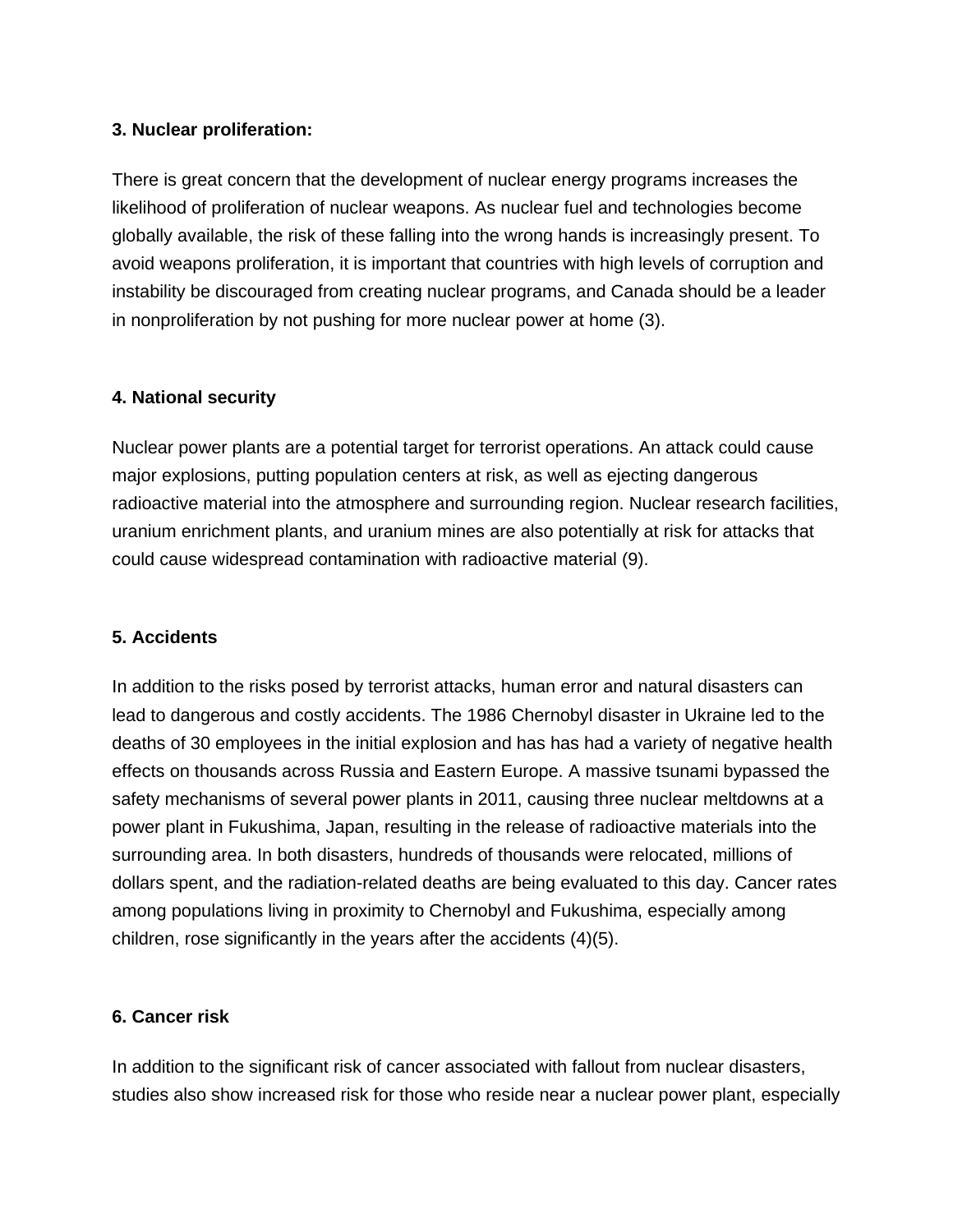for childhood cancers such as leukemia (6)(7)(8). Workers in the nuclear industry are also exposed to higher than normal levels of radiation, and as a result are at a higher risk of death from cancer (10).

#### **7. Energy production**

The 444 nuclear power plants currently in existence provide about 11% of the world's energy (11). Studies show that in order to meet current and future energy needs, the nuclear sector would have to scale up to around 14,500 plants. Uranium, the fuel for nuclear reactors, is energy-intensive to mine, and deposits discovered in the future are likely to be harder to get to. As a result, much of the net energy created would be offset by the energy input required to build and decommission plants and to mine and process uranium ore. The same is true for any reduction in greenhouse gas emissions brought about by switching from coal to nuclear (12).

#### **8. Not enough sites**

Scaling up to 14,500 nuclear plants isn't possible simply due to the limitation of feasible sites. Nuclear plants need to be located near a source of water for cooling, and there aren't enough locations in the world that are safe from droughts, flooding, hurricanes, earthquakes, or other potential disasters that could trigger a nuclear accident. The increase in extreme weather events predicted by climate models only compounds this risk.

# **9. Cost**

Unlike renewables, which are now the cheapest energy sources, nuclear costs are on the rise, and many plants are being shut down or in danger of being shut down for economic reasons. Initial capital costs, fuel, and maintenance costs are much higher for nuclear plants than wind and solar, and nuclear projects tend to suffer cost overruns and construction delays. The price of renewable energy has fallen significantly over the past decade, and it projected to continue to fall (14).

#### **10. Competition with renewables**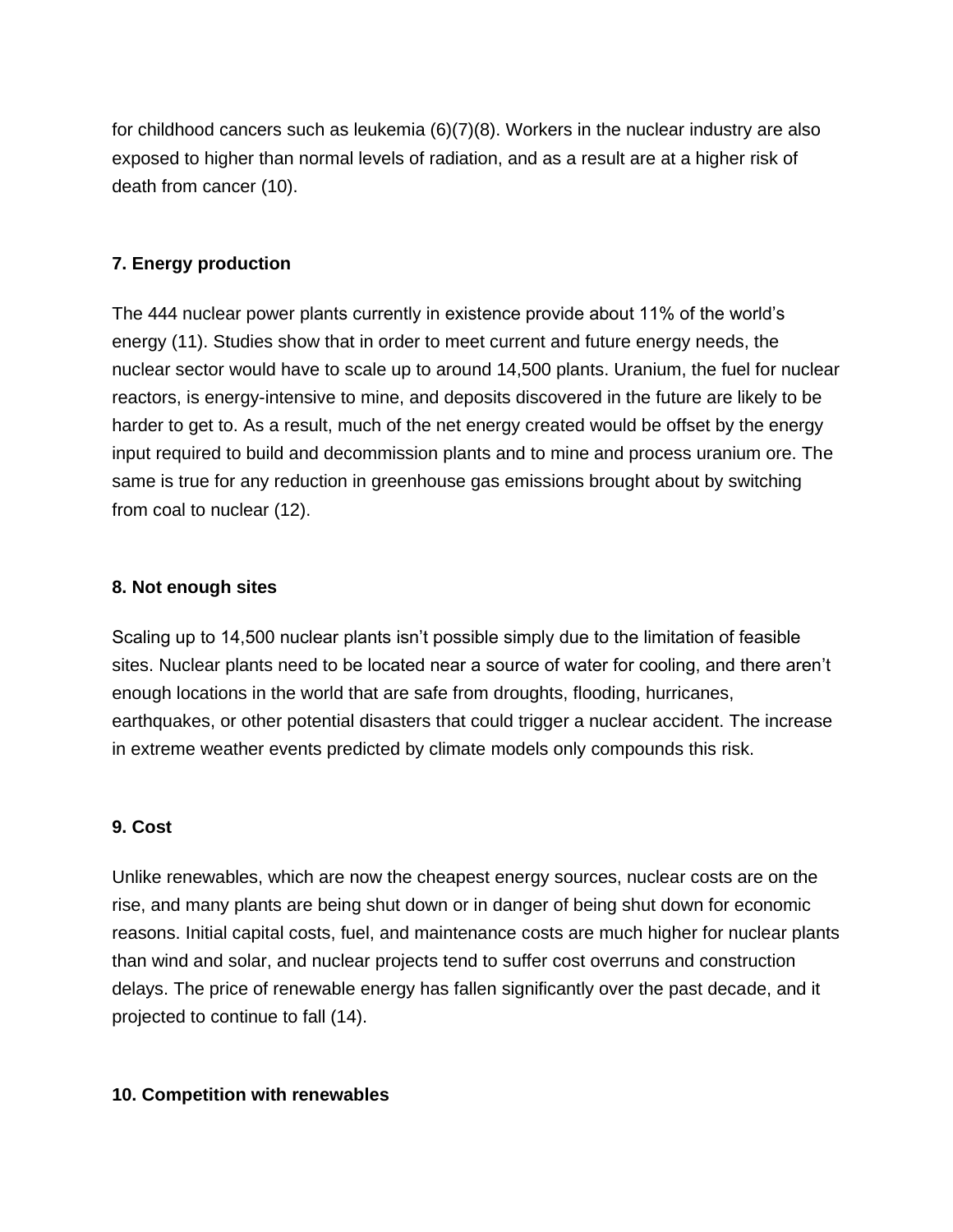Investment in nuclear plants, security, mining infrastructure, etc. draws funding away from investment in cleaner sources such as wind, solar, and geothermal. Financing for renewable energy is already scarce, and increasing nuclear capacity will only add to the competition for funding.

### **11. Energy dependence of poor countries**

Going down the nuclear route would mean that poor countries, that don't have the financial resources to invest in and develop nuclear power, would become reliant on rich, technologically advanced nations. Alternatively, poor nations without experience in the building and maintaining of nuclear plants may decide to build them anyway. Countries with a history of nuclear power use have learned the importance of regulation, oversight, and investment in safety when it comes to nuclear. Dr. Peter Bradford of Vermont Law, a former member of the US Nuclear Regulatory Commission, writes, "A world more reliant on nuclear power would involve many plants in countries that have little experience with nuclear energy, no regulatory background in the field and some questionable records on quality control, safety and corruption." (15). The U.S. should lead by example and encourage poor countries to invest in safe energy technology.

# **12. In the event of an accident most of the public is not prepared.**

Most of the public is not knowledgable of plans necessary in the event of an accident. The public is not aware of evacuation plans or where to obtain potassium iodide pills or even the need for potassium iodide.

#### **13.The danger of an earthquake is higher than planned.**

The danger of an earthquake at Point Lepreau was underestimated when designed. The chance of a severe accident with a large release of radiation (1 in 25,000 yrs) is 4x more likely than the regulator believed at the time of licensing

(1 in 100,000 yrs). Pt Lepreau is now one of the most dangerous reactors in North America. (16) (17)

Because of these reasons I recommend the Point Lepreau Nuclear facility license should only be renewed for one year.That would give it time to make a decommissioning plan, and plan to build safe secure power such as Solar power, wind power, geothermal power, hybrid and electric cars.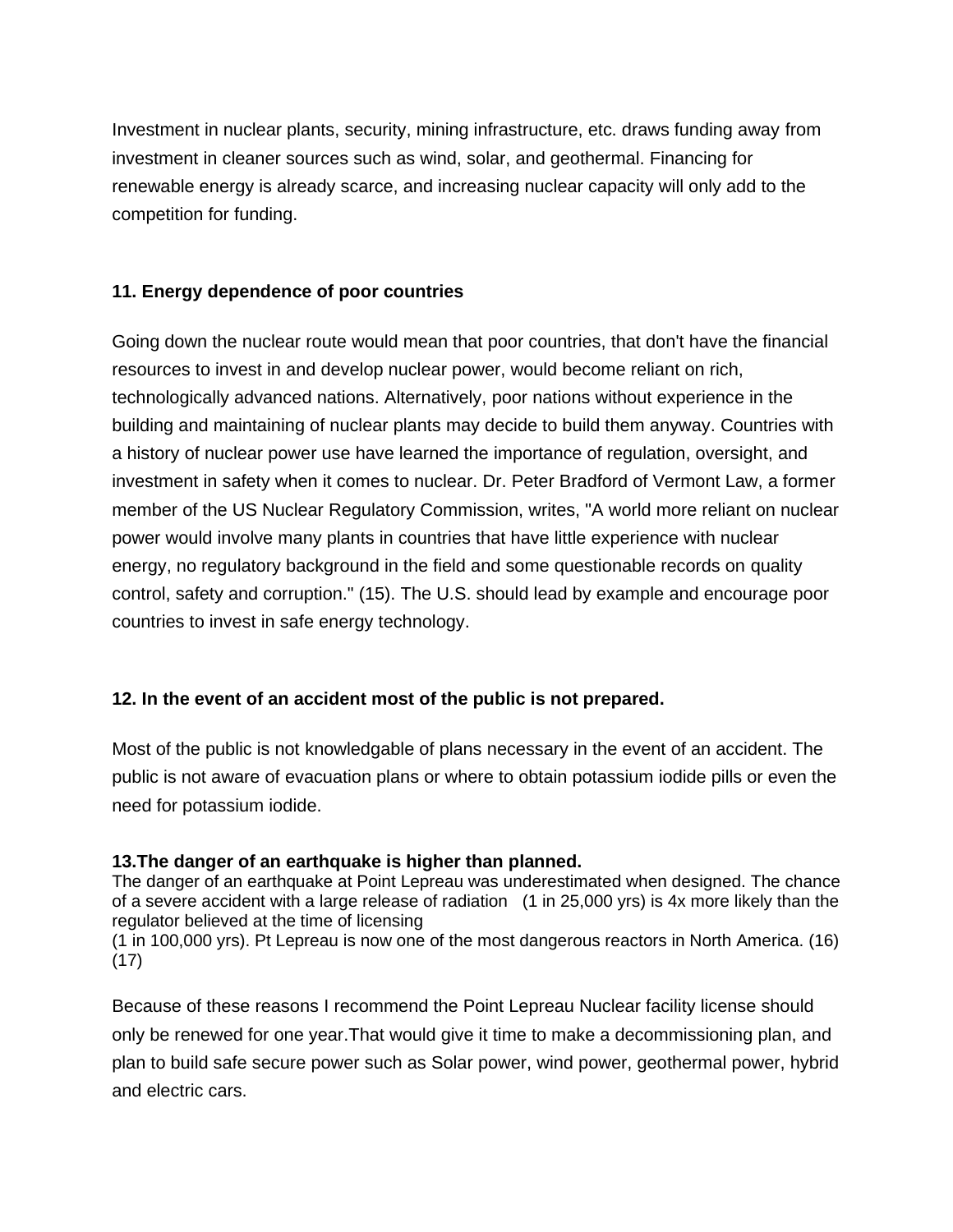Solar power, wind power, geothermal power, hybrid and electric cars, and aggressive energy efficiency are climate solutions that are safer, cheaper, faster, more secure, and less wasteful than nuclear power. Our country needs a massive influx of investment in these solutions if we are to avoid the worst consequences of climate change, enjoy energy security, jump-start our economy, create jobs, and work to lead the world in development of clean energy.

(1) Bruno, J., and R. C. Ewing. "Spent Nuclear Fuel." *Elements* 2.6 (2006): 343-49

(2) United States Nuclear Regulatory Commission. "Dry Cask Storage". *USNRC* (2016)

(3) Miller, Steven E., and Scott D. Sagan. "Nuclear Power without Nuclear

Proliferation?" *Daedalus* 138.4 (2009): 7-18

(4) Tsuda, Toshihide, Akiko Tokinobu, Eiji Yamamoto, and Etsuji Suzuki. "Thyroid Cancer Detection by Ultrasound Among Residents Ages 18 Years and Younger in Fukushima, Japan." *Epidemiology* (2016): 316-22.

(5) Astakhova, Larisa N., Lynn R. Anspaugh, Gilbert W. Beebe, André Bouville, Vladimir V. Drozdovitch, Vera Garber, Yuri I. Gavrilin, Valeri T. Khrouch, Arthur V. Kuvshinnikov, Yuri N. Kuzmenkov, Victor P. Minenko, Konstantin V. Moschik, Alexander S. Nalivko, Jacob Robbins, Elena V. Shemiakina, Sergei Shinkarev, Svetlana I. Tochitskaya, Myron A. Waclawiw, and Andre Bouville. "Chernobyl-Related Thyroid Cancer in Children of Belarus: A Case-Control Study." *Radiation Research* 150.3 (1998): 349

(6) Schmitz-Feuerhake I, Dannheim B, Heimers A, et al. Leukemia in the proximity of a boiling-water nuclear reactor: Evidence of population exposure by chromosome studies and environmental radioactivity. *Environmental Health Perspectives* 105 (1997): 1499-1504

(7) Spix C, Schmiedel S, Kaatsch P, Schulze-Rath R, Blettner M. "Case–control study on childhood cancer in the vicinity of nuclear power plants in Germany 1980–2003." *European Journal of Cancer* 44.2 (2008): 275–284

(8) Baker PJ, Hoel DG. "Meta-analysis of standardized incidence and mortality rates of childhood leukemia in proximity to nuclear facilities." *European Journal of Cancer Care* 16.4 (2007):355–363

(9) Ferguson, Charles D., and Frank A. Settle. "The Future of Nuclear Power in the United States." *Federation of American Scientists* (2012)

(10) Richardson, DB, Elisabeth Cardis, Robert Daniels, Michael Gillies, Jacqueline A O'Hagan, Ghassan B Hamra, Richard Haylock, Dominique Laurier, Klervi Leuraud, Monika Moissonnier, Mary K Schubauer-Berigan, Isabelle Thierry-Chef, Ausrele Kesminiene. "Risk of Cancer from Occupational Exposure to Ionising Radiation: Retrospective Cohort Study of Workers in France, the United Kingdom, and the United States" *BMJ* (2015)

(11) "World Statistics." *[nei.org.](http://nei.org/)* Nuclear Energy Institute.,Web. 04 Oct. 2016.